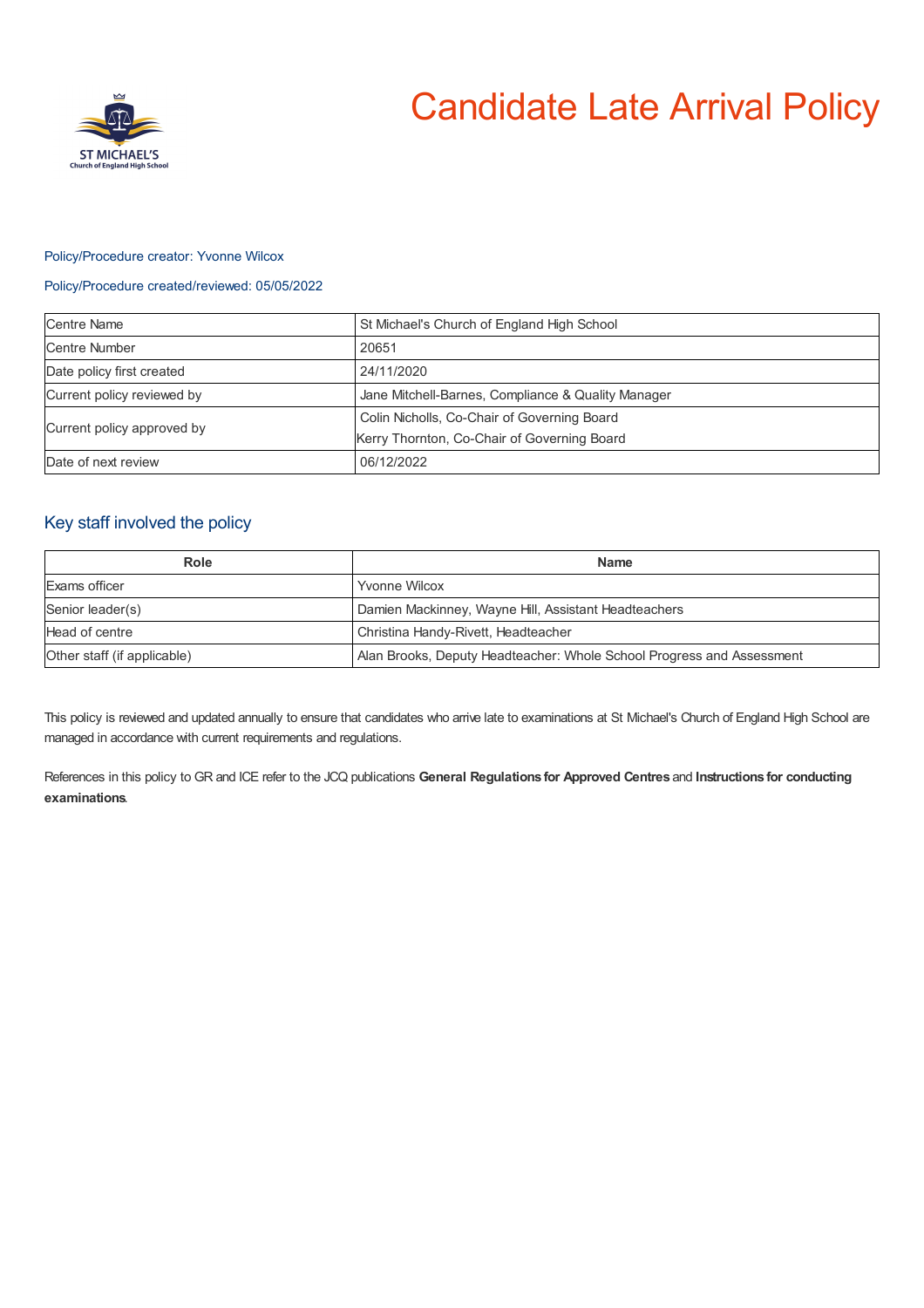## Purpose of the policy

The purpose of this policy is to confirm the arrangements for candidates who arrive late for an examination at St Michael's Church of England High School.

A candidate will be considered late if they arrive:

within one hour of the awarding body's published starting time for an examination which lasts an hour or more, i.e. candidates arriving between 9.00am and 10.00am for a morning examination or between 1.30pm and 2.30pm for an afternoon examination (reference updated 2021/22 - ICE 21.1)

A candidate will be considered very late if they arrive:

- more than one hour after the awarding body's published starting time for an examination which lasts one hour or more, i.e. after 10.00am for a morning examination or after 2.30pm for an afternoon examination (ICE 21.3)
- after the awarding body's published finishing time for an examination that lasts less than one hour (ICE 21.3)

This policy confirms that St Michael's Church of England High School reserves the right to exercise discretion whether to allow a candidate who arrives after the start of the examination to enter the examination room and sit the examination, and confirms:

- the correct procedures are followed when dealing with a candidate who arrives late to an examination
- appropriate arrangements are in place for the management of late arrivals in order to maintain the security and integrity of the examination

### 1. Candidates who arrive late

The following procedures are applied at St Michael's Church of England High School in relation to candidates who arrive late to examinations:

- A candidate who arrives after the start of the examination may be allowed to enter the examination room and sit the examination (ICE 21.1)
- A candidate who arrives late, and is permitted to sit the examination, will be allowed the full time for the examination (ICE 21.2)
- (updated 2021/22) A candidate who arrives within one hour of the awarding body's published starting time for an examination which lasts an hour or more, i.e. candidates arriving between 9.00am and 10.00am for a morning examination or between 1.30pm and 2.30pm for an afternoon examination (ICE 21.1) **will** be permitted by the centre to sit the examination
- A candidate who arrives after 10.00am for a morning examination will be considered very late (ICE 21.3) and **will** be permitted by the centre to sit the examination
- A candidate who arrives after 2.30pm for an afternoon examination will be considered very late (ICE 21.3) and **will** be permitted by the centre to sit the examination
- A candidate who arrives after the awarding body's published finishing time for an examination that lasts less than one hour will be considered very late (ICE 21.3) and **will** be permitted by the centre to sit the examination
- A candidate who arrives very late will be warned that the awarding body may not accept their script (ICE 21.4)
- (updated 2021/22) A candidate who arrives in the afternoon for a paper that had been re-arranged for a morning session, may be allowed to take the paper at the published time as long as the candidate has not had any contact with candidates who sat the paper earlier. The awarding body will be informed of the situation and will decide whether or not to accept the script (ICE 21.5)
- In all cases the centre will submit a declaration for the very late arrival of a candidate for examinations, in accordance with the current JCQ **Instructions for conducting examinations** (GR 5.9)

Other centre specific procedures: